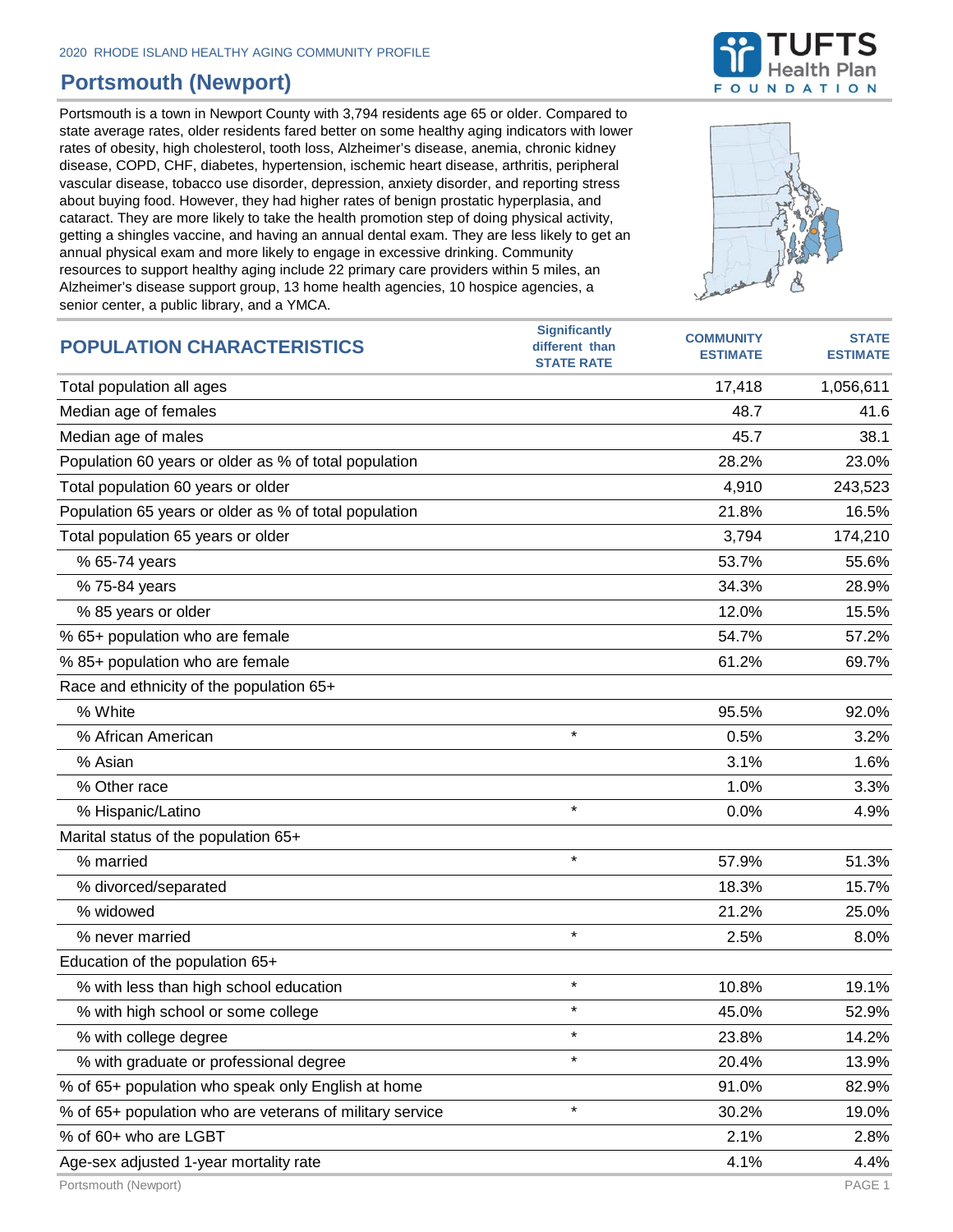| <b>HEALTHY AGING INDICATORS</b>                              | <b>BETTER / WORSE</b><br><b>STATE RATE</b> | <b>COMMUNITY</b><br><b>ESTIMATE</b> | <b>STATE</b><br><b>ESTIMATE</b> |
|--------------------------------------------------------------|--------------------------------------------|-------------------------------------|---------------------------------|
| <b>WELLNESS</b>                                              |                                            |                                     |                                 |
| % 60+ getting the recommended hours of sleep                 |                                            | 67.2%                               | 63.0%                           |
| % 60+ doing any physical activity within last month          | B                                          | 78.5%                               | 71.0%                           |
| % 60+ met CDC guidelines for muscle-strengthening activity   |                                            | 28.0%                               | 25.0%                           |
| % 60+ met CDC guidelines for aerobic physical activity       | B                                          | 63.5%                               | 54.3%                           |
| % 60+ with fair or poor health status                        |                                            | 15.9%                               | 19.5%                           |
| % 60+ with 15+ physically unhealthy days in last month       |                                            | 13.3%                               | 14.5%                           |
| <b>FALLS</b>                                                 |                                            |                                     |                                 |
| % 60+ who fell within last year                              |                                            | 28.7%                               | 26.3%                           |
| % 60+ who were injured in a fall within last year            |                                            | 10.2%                               | 10.3%                           |
| % 65+ had hip fracture                                       |                                            | 2.9%                                | 3.4%                            |
| <b>PREVENTION</b>                                            |                                            |                                     |                                 |
| % 60+ with physical exam/check-up in last year               | W                                          | 89.4%                               | 93.0%                           |
| % 60+ flu shot in last year                                  |                                            | 60.2%                               | 60.6%                           |
| % 60+ with pneumonia vaccine                                 |                                            | 66.5%                               | 67.7%                           |
| % 60+ with shingles vaccine                                  | В                                          | 42.9%                               | 35.3%                           |
| % 60+ women with a mammogram within last 2 years             |                                            | 78.8%                               | 82.0%                           |
| % 60+ with colorectal cancer screening                       |                                            | 81.1%                               | 77.8%                           |
| % 60+ with HIV test                                          |                                            | 16.2%                               | 15.8%                           |
| % 60+ met CDC preventive health screening goals              |                                            | 42.5%                               | 39.2%                           |
| <b>NUTRITION &amp; DIET</b>                                  |                                            |                                     |                                 |
| % 60+ with 5 or more servings of fruit or vegetables per day |                                            | 21.2%                               | 18.1%                           |
| % 65+ with poor supermarket access                           |                                            | 66.3%                               | 23.6%                           |
| % 60+ stressed about buying food in last month               | B                                          | 8.0%                                | 13.2%                           |
| % 60+ self-reported obese                                    |                                            | 24.1%                               | 26.8%                           |
| % 65+ clinically diagnosed obesity                           | В                                          | 24.7%                               | 29.3%                           |
| % 65+ with high cholesterol                                  | B                                          | 76.9%                               | 79.1%                           |
| % 60+ with cholesterol screening                             |                                            | 97.6%                               | 96.9%                           |
| <b>ORAL HEALTH</b>                                           |                                            |                                     |                                 |
| % 60+ with dental insurance                                  |                                            | 55.8%                               | 56.3%                           |
| % 60+ with annual dental exam                                | В                                          | 84.4%                               | 75.9%                           |
| # of dentists per 100,000 persons (all ages)                 |                                            | 51.9                                | 64.7                            |
| % 60+ with loss of 6 or more teeth                           | B                                          | 21.8%                               | 29.6%                           |
| <b>CHRONIC DISEASE</b>                                       |                                            |                                     |                                 |
| % 65+ with Alzheimer's disease or related dementias          | B                                          | 9.7%                                | 13.1%                           |
| % 65+ with anemia                                            | B                                          | 40.5%                               | 50.0%                           |
| % 65+ with asthma                                            |                                            | 13.5%                               | 14.9%                           |
| % 65+ with atrial fibrillation                               |                                            | 15.3%                               | 15.0%                           |
| % 65+ with autism spectrum disorder                          |                                            | N/A                                 | 0.04%                           |
| % 65+ with benign prostatic hyperplasia (men)                | W                                          | 47.2%                               | 42.2%                           |
| % 65+ with breast cancer (women)                             |                                            | 10.6%                               | 11.1%                           |
| % 65+ with cataract                                          | W                                          | 72.5%                               | 67.5%                           |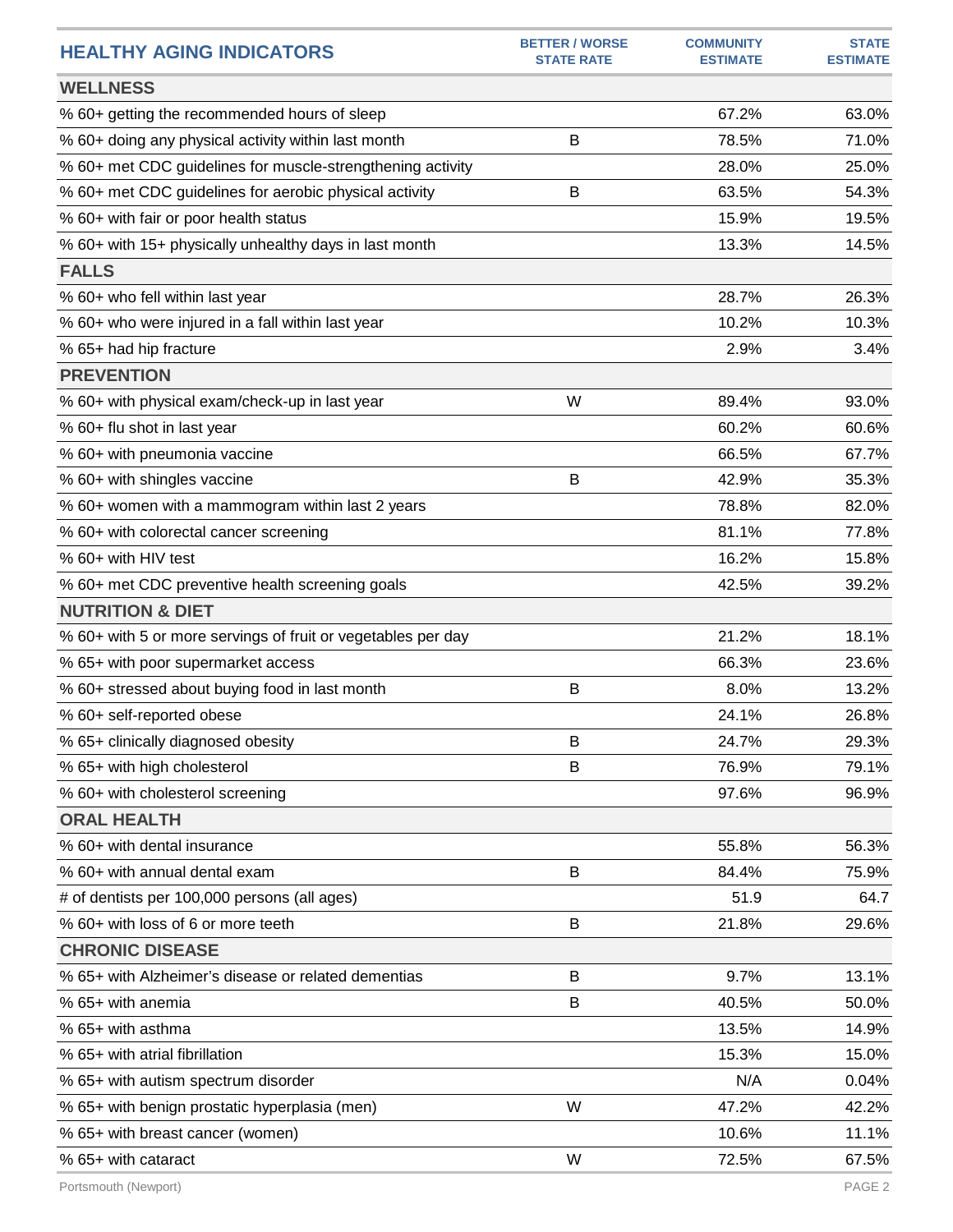| <b>HEALTHY AGING INDICATORS</b>                         | <b>BETTER / WORSE</b><br><b>STATE RATE</b> | <b>COMMUNITY</b><br><b>ESTIMATE</b> | <b>STATE</b><br><b>ESTIMATE</b> |
|---------------------------------------------------------|--------------------------------------------|-------------------------------------|---------------------------------|
| % 65+ with chronic kidney disease                       | B                                          | 24.5%                               | 30.7%                           |
| % 65+ with chronic obstructive pulmonary disease        | B                                          | 19.5%                               | 22.9%                           |
| % 65+ with colon cancer                                 |                                            | 2.4%                                | 2.7%                            |
| % 65+ with congestive heart failure                     | B                                          | 16.2%                               | 21.6%                           |
| % 65+ with diabetes                                     | B                                          | 28.2%                               | 34.7%                           |
| % 65+ with endometrial cancer (women)                   |                                            | 1.4%                                | 1.9%                            |
| % 65+ with epilepsy                                     |                                            | 2.3%                                | 2.9%                            |
| % 65+ with fibromyalgia, chronic pain and fatigue       |                                            | 24.8%                               | 25.4%                           |
| % 65+ with glaucoma                                     |                                            | 26.4%                               | 27.0%                           |
| % 65+ ever had a heart attack                           |                                            | 5.0%                                | 5.8%                            |
| % 65+ with HIV/AIDS                                     |                                            | 0.10%                               | 0.12%                           |
| % 65+ with hypertension                                 | B                                          | 75.3%                               | 78.0%                           |
| % 65+ with hypothyroidism                               |                                            | 20.8%                               | 22.4%                           |
| % 65+ with ischemic heart disease                       | B                                          | 33.7%                               | 41.8%                           |
| % 65+ with leukemias and lymphomas                      |                                            | 2.3%                                | 2.7%                            |
| % 65+ with liver disease                                |                                            | 9.0%                                | 9.9%                            |
| % 65+ with lung cancer                                  |                                            | 1.5%                                | 2.1%                            |
| % 65+ with migraine and other chronic headache          |                                            | 5.9%                                | 6.1%                            |
| % 65+ with osteoarthritis or rheumatoid arthritis       | B                                          | 52.7%                               | 56.2%                           |
| % 65+ with osteoporosis                                 |                                            | 18.3%                               | 19.6%                           |
| % 65+ with peripheral vascular disease                  | B                                          | 19.5%                               | 25.6%                           |
| % 65+ with pressure ulcer or chronic ulcer              |                                            | 7.1%                                | 8.1%                            |
| % 65+ with prostate cancer (men)                        |                                            | 13.5%                               | 13.4%                           |
| % 65+ with stroke                                       |                                            | 12.2%                               | 11.9%                           |
| % 65+ with traumatic brain injury                       |                                            | 1.3%                                | 1.0%                            |
| % 65+ with 4+ (out of 15) chronic conditions            | B                                          | 58.2%                               | 63.8%                           |
| % 65+ with 0 chronic conditions                         |                                            | 7.8%                                | 7.0%                            |
| <b>BEHAVIORAL HEALTH</b>                                |                                            |                                     |                                 |
| # opioid deaths (all ages)                              |                                            | 18                                  | 1,654                           |
| % 65+ with opioid use disorder                          |                                            | 1.4%                                | 1.9%                            |
| % 65+ with substance use disorder                       |                                            | 6.9%                                | 7.0%                            |
| % 60+ who used marijuana in last month                  |                                            | N/A                                 | 3.4%                            |
| % 60+ excessive drinking                                | W                                          | 13.3%                               | 9.3%                            |
| % 65+ with tobacco use disorder                         | B                                          | 7.9%                                | 10.8%                           |
| % 60+ current smokers                                   |                                            | 7.6%                                | 8.7%                            |
| % 60+ ever used E-Cigarettes in last month              |                                            | 3.9%                                | 5.8%                            |
| <b>MENTAL HEALTH</b>                                    |                                            |                                     |                                 |
| % 60+ who reported receiving adequate emotional support |                                            | 82.3%                               | 79.7%                           |
| % 60+ who reported being satisfied with life            |                                            | 96.8%                               | 95.3%                           |
| % 60+ with 15+ days poor mental health in last month    |                                            | 6.1%                                | 7.4%                            |
| % 65+ with depression                                   | B                                          | 29.0%                               | 32.9%                           |
| % 65+ with anxiety disorder                             | B                                          | 25.0%                               | 29.8%                           |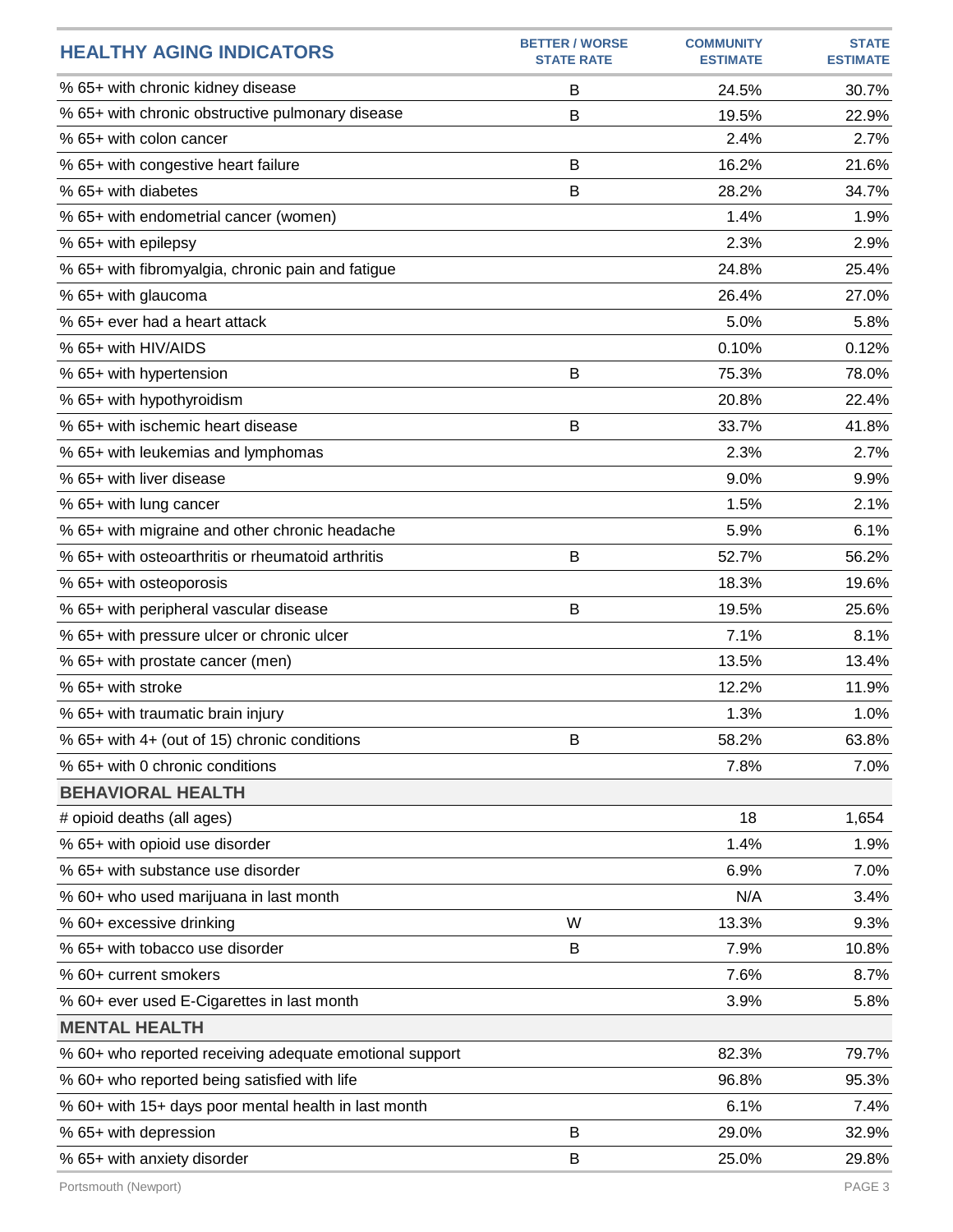| <b>HEALTHY AGING INDICATORS</b>                                  | <b>BETTER / WORSE</b><br><b>STATE RATE</b> | <b>COMMUNITY</b><br><b>ESTIMATE</b> | <b>STATE</b><br><b>ESTIMATE</b> |
|------------------------------------------------------------------|--------------------------------------------|-------------------------------------|---------------------------------|
| % 65+ with bipolar disorder                                      |                                            | 4.4%                                | 4.1%                            |
| % 65+ with post-traumatic stress disorder                        |                                            | 2.0%                                | 1.7%                            |
| % 65+ with schizophrenia & other psychotic disorder              |                                            | 3.4%                                | 3.8%                            |
| % 65+ with personality disorder                                  |                                            | 2.9%                                | 2.8%                            |
| <b>LIVING WITH DISABILITY</b>                                    |                                            |                                     |                                 |
| % 65+ with self-reported hearing difficulty                      |                                            | 11.8%                               | 13.9%                           |
| % 65+ with clinical diagnosis of deafness or hearing impairment  |                                            | 15.6%                               | 16.4%                           |
| % 65+ with self-reported vision difficulty                       |                                            | 4.4%                                | 5.5%                            |
| % 65+ with clinical diagnosis of blindness or visual impairment  |                                            | 1.0%                                | 1.1%                            |
| % 65+ with self-reported cognition difficulty                    |                                            | 9.6%                                | 8.2%                            |
| % 65+ with self-reported ambulatory difficulty                   |                                            | 16.5%                               | 21.0%                           |
| % 65+ with clinical diagnosis of mobility impairment             |                                            | 3.8%                                | 3.8%                            |
| % 65+ with self-reported self-care difficulty                    |                                            | 6.3%                                | 8.0%                            |
| % 65+ with self-reported independent living difficulty           |                                            | 10.3%                               | 14.3%                           |
| <b>CAREGIVING</b>                                                |                                            |                                     |                                 |
| # of Alzheimer's disease specific support groups                 |                                            | 1                                   | 16                              |
| # of Memory Cafes                                                |                                            | 0                                   | 10                              |
| % of 60+ who provide care to a family/friend in last month       |                                            | 27.3%                               | 22.5%                           |
| % of grandparents raising grandchildren                          | $\star$                                    | 0.3%                                | 1.0%                            |
| % of grandparents who live with grandchildren                    | $\star$                                    | 0.4%                                | 3.2%                            |
| <b>ACCESS TO CARE</b>                                            |                                            |                                     |                                 |
| % 65+ dually eligible for Medicare and Medicaid                  | $\star$                                    | 4.8%                                | 13.8%                           |
| % 65+ Medicare managed care enrollees                            | $\star$                                    | 28.1%                               | 43.8%                           |
| % 60+ with a regular doctor                                      |                                            | 96.3%                               | 96.7%                           |
| % 60+ who did not see a doctor when needed due to cost           |                                            | 4.9%                                | 5.4%                            |
| # of primary care providers within 5 miles                       |                                            | 22                                  | 1,605                           |
| # of hospitals within 5 miles                                    |                                            | 0                                   | 13                              |
| # of home health agencies                                        |                                            | 13                                  | 23                              |
| # of nursing homes within 5 miles                                |                                            | 0                                   | 80                              |
| # of community health centers                                    |                                            | 0                                   | 43                              |
| # of adult day health centers                                    |                                            | 0                                   | 31                              |
| # of hospice agencies                                            |                                            | 10                                  | 18                              |
| <b>SERVICE UTILIZATION</b>                                       |                                            |                                     |                                 |
| # physician visits per year                                      |                                            | 8.3                                 | 8.4                             |
| # emergency room visits/1000 persons 65+ years annually          | $\star$                                    | 548.8                               | 620.6                           |
| # Part D monthly prescription fills per person annually          | $\star$                                    | 48.0                                | 52.2                            |
| # home health visits annually                                    |                                            | 3.5                                 | 3.5                             |
| # durable medical equipment claims annually                      | $\star$                                    | 1.4                                 | 1.7                             |
| # inpatient hospital stays/1000 persons 65+ years annually       | $\star$                                    | 245.0                               | 286.5                           |
| % Medicare inpatient hospital readmissions (as % of admissions)  |                                            | 17.7%                               | 17.4%                           |
| # skilled nursing facility stays/1000 persons 65+ years annually | $\star$                                    | 68.1                                | 98.8                            |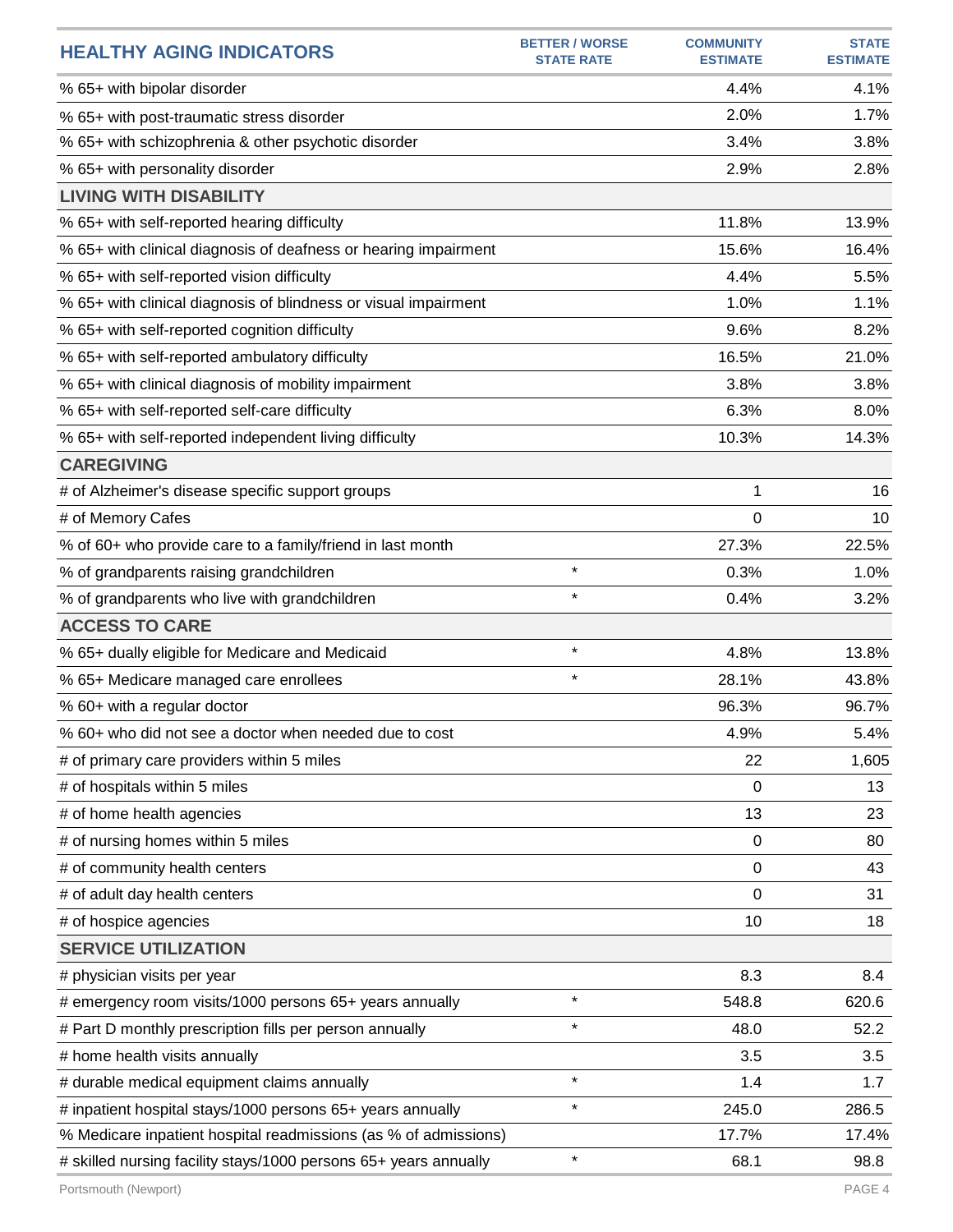| 0.0<br>47.1<br># skilled nursing home Medicare beds/1000 persons 65+ years<br>$\star$<br>% 65+ getting Medicaid long term services and supports<br>2.1%<br>4.2%<br>$\star$<br>% 65+ hospice users<br>2.8%<br>3.5%<br>% 65+ hospice users as % of decedents<br>58.6%<br>53.0%<br>Median hospice days per hospice user (65+, deceased)<br>19.0<br>11.0<br>\$3,870.97<br>\$4,725.65<br>Median hospice payment (Medicare + other) per hospice user<br><b>COMMUNITY</b><br>Air pollution: annual # of unhealthy days for 65+ (county)<br>N/A<br>N/A<br>Age-friendly efforts in community<br>Not yet<br>Yes<br># of senior centers<br>1<br>32<br>19<br># of universities and community colleges<br>0 |
|------------------------------------------------------------------------------------------------------------------------------------------------------------------------------------------------------------------------------------------------------------------------------------------------------------------------------------------------------------------------------------------------------------------------------------------------------------------------------------------------------------------------------------------------------------------------------------------------------------------------------------------------------------------------------------------------|
|                                                                                                                                                                                                                                                                                                                                                                                                                                                                                                                                                                                                                                                                                                |
|                                                                                                                                                                                                                                                                                                                                                                                                                                                                                                                                                                                                                                                                                                |
|                                                                                                                                                                                                                                                                                                                                                                                                                                                                                                                                                                                                                                                                                                |
|                                                                                                                                                                                                                                                                                                                                                                                                                                                                                                                                                                                                                                                                                                |
|                                                                                                                                                                                                                                                                                                                                                                                                                                                                                                                                                                                                                                                                                                |
|                                                                                                                                                                                                                                                                                                                                                                                                                                                                                                                                                                                                                                                                                                |
|                                                                                                                                                                                                                                                                                                                                                                                                                                                                                                                                                                                                                                                                                                |
|                                                                                                                                                                                                                                                                                                                                                                                                                                                                                                                                                                                                                                                                                                |
|                                                                                                                                                                                                                                                                                                                                                                                                                                                                                                                                                                                                                                                                                                |
|                                                                                                                                                                                                                                                                                                                                                                                                                                                                                                                                                                                                                                                                                                |
|                                                                                                                                                                                                                                                                                                                                                                                                                                                                                                                                                                                                                                                                                                |
| 1<br># of public libraries<br>71                                                                                                                                                                                                                                                                                                                                                                                                                                                                                                                                                                                                                                                               |
| # of YMCAs<br>1<br>15                                                                                                                                                                                                                                                                                                                                                                                                                                                                                                                                                                                                                                                                          |
| 94.3%<br>98.1%<br>% in county with access to broadband (all ages)                                                                                                                                                                                                                                                                                                                                                                                                                                                                                                                                                                                                                              |
| $\star$<br>% 60+ who used Internet in last month<br>79.1%<br>71.6%                                                                                                                                                                                                                                                                                                                                                                                                                                                                                                                                                                                                                             |
| 70.1%<br>55.0%<br>Voter participation rate in 2016 election (age 18+)                                                                                                                                                                                                                                                                                                                                                                                                                                                                                                                                                                                                                          |
| $\star$<br>% 60+ who believe local service orgs understand needs<br>53.7%<br>44.1%                                                                                                                                                                                                                                                                                                                                                                                                                                                                                                                                                                                                             |
| $\star$<br>% 60+ who believe he/she can make a difference<br>61.7%<br>52.2%                                                                                                                                                                                                                                                                                                                                                                                                                                                                                                                                                                                                                    |
| 81.0%<br>% 60+ who believe working together can make a difference<br>84.1%                                                                                                                                                                                                                                                                                                                                                                                                                                                                                                                                                                                                                     |
| $\star$<br>% 60+ who volunteer at least once per month<br>28.4%<br>22.9%                                                                                                                                                                                                                                                                                                                                                                                                                                                                                                                                                                                                                       |
| $\star$<br>54.4%<br>44.4%<br>% 60+ who attend community events (church, club) monthly                                                                                                                                                                                                                                                                                                                                                                                                                                                                                                                                                                                                          |
| <b>SAFETY &amp; CRIME</b>                                                                                                                                                                                                                                                                                                                                                                                                                                                                                                                                                                                                                                                                      |
| 51.6<br>220.3<br>Violent crime rate /100,000 persons                                                                                                                                                                                                                                                                                                                                                                                                                                                                                                                                                                                                                                           |
| Homicide rate /100,000 persons (county)<br>2<br>$\overline{2}$                                                                                                                                                                                                                                                                                                                                                                                                                                                                                                                                                                                                                                 |
| # firearm fatalities (all ages) (county)<br>67<br>895                                                                                                                                                                                                                                                                                                                                                                                                                                                                                                                                                                                                                                          |
| 513.6<br>1,678.4<br>Property crime rate /100,000 persons                                                                                                                                                                                                                                                                                                                                                                                                                                                                                                                                                                                                                                       |
| # 65+ deaths by suicide (county)<br>11<br>57                                                                                                                                                                                                                                                                                                                                                                                                                                                                                                                                                                                                                                                   |
| <b>TRANSPORTATION</b>                                                                                                                                                                                                                                                                                                                                                                                                                                                                                                                                                                                                                                                                          |
| $\star$<br>% 65+ who own a motor vehicle<br>90.4%<br>85.0%                                                                                                                                                                                                                                                                                                                                                                                                                                                                                                                                                                                                                                     |
| % 60+ who always drive or ride wearing a seatbelt<br>92.5%<br>91.9%                                                                                                                                                                                                                                                                                                                                                                                                                                                                                                                                                                                                                            |
| % 60+ who drove under the influence of drinking in last month<br>N/A<br>2.0%                                                                                                                                                                                                                                                                                                                                                                                                                                                                                                                                                                                                                   |
| # of fatal crashes involving adult age 60+/town<br>3<br>82                                                                                                                                                                                                                                                                                                                                                                                                                                                                                                                                                                                                                                     |
| # of fatal crashes involving adult age 60+/county<br>5<br>82                                                                                                                                                                                                                                                                                                                                                                                                                                                                                                                                                                                                                                   |
| <b>HOUSING</b>                                                                                                                                                                                                                                                                                                                                                                                                                                                                                                                                                                                                                                                                                 |
| % 65+ population who live alone<br>31.6%<br>31.4%                                                                                                                                                                                                                                                                                                                                                                                                                                                                                                                                                                                                                                              |
| Average household size (all ages)<br>2.3<br>2.5                                                                                                                                                                                                                                                                                                                                                                                                                                                                                                                                                                                                                                                |
| Median house value<br>\$378,500.00<br>\$249,800.00                                                                                                                                                                                                                                                                                                                                                                                                                                                                                                                                                                                                                                             |
| $\star$<br>% 60+ own home<br>85.7%<br>70.3%                                                                                                                                                                                                                                                                                                                                                                                                                                                                                                                                                                                                                                                    |
| % 60+ homeowners who have mortgage<br>44.8%<br>48.7%                                                                                                                                                                                                                                                                                                                                                                                                                                                                                                                                                                                                                                           |
| % 60+ stressed about paying rent/mortgage in last month<br>17.5%<br>22.1%                                                                                                                                                                                                                                                                                                                                                                                                                                                                                                                                                                                                                      |